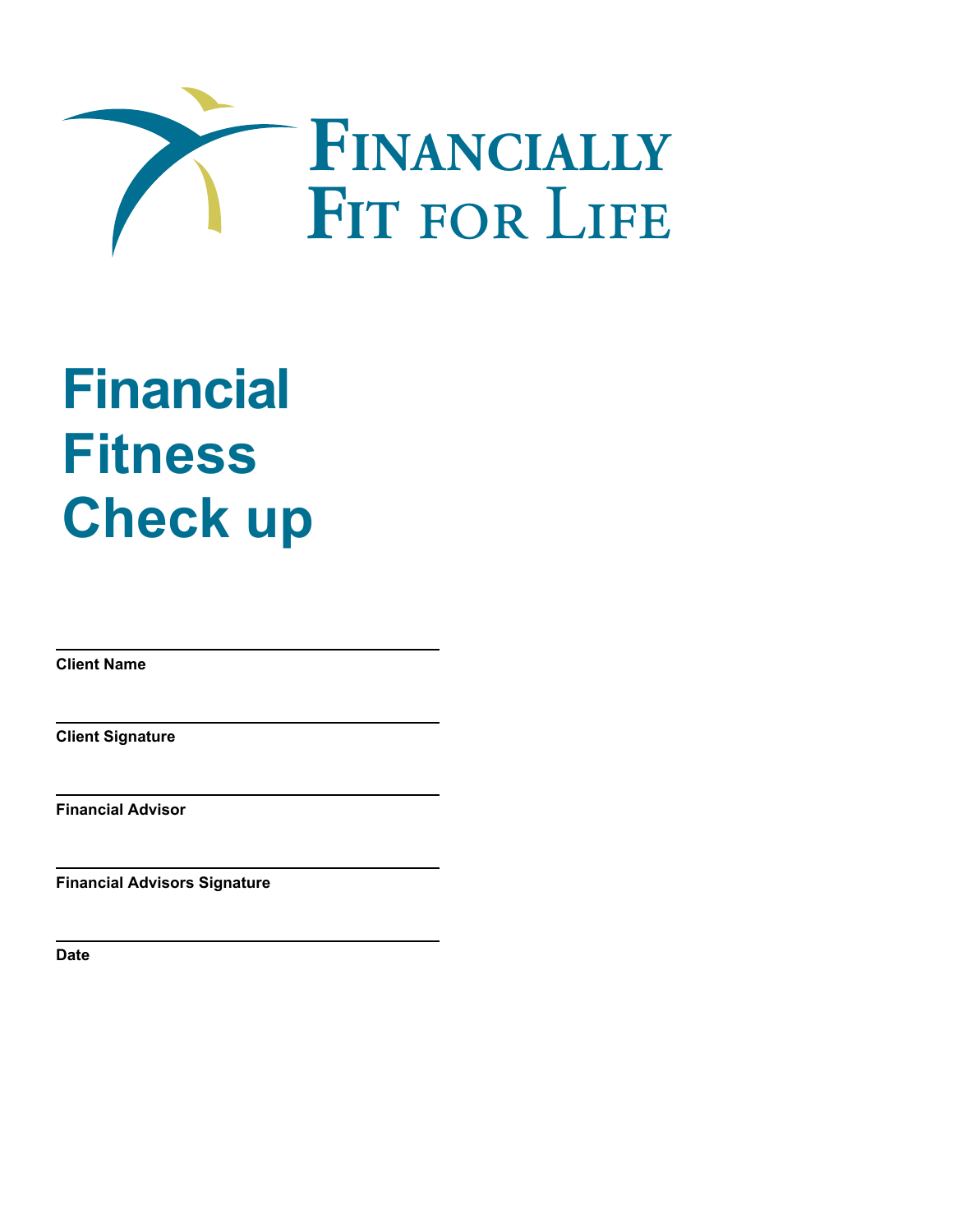#### **INTRODUCTION**

Completing a financial planning questionnaire may not be nearly as exciting as say binge watching your favourite Netflix show. However, in the big picture you will actually receive a bigger benefit. One that will more than pay for a lifetime subscription-many times over. Most of us spend upwards of 2,000 hours per year working to make money. We hope that you will agree that it makes sense (& dollars) to devote just a couple of hours each year to planning the most effective use of the money that you have worked so hard to earn. This is the first step in the process. In order to keep your time to a minimum in filling out this questionnaire, we would like to offer these tips on how to help you get started.

- 1. Assemble the following information before you start:
	- ♦ Your last several payroll stubs
	- ♦ Your company's employee benefits booklet and your most recent pension benefits statement
	- ♦ Your last year's tax return
	- ♦ Family "Expenditure" information-if it's not handy-then review the past 3-12 months of your bank/visa statements to come up with a monthly average spend for your lifestyle
	- ♦ Details of any investments (i.e. RRSPs, TFSAs, mutual funds, GIC's, stocks, etc.)
	- ♦ Details of any money you owe (i.e. mortgage, loans, credit card statements, etc.)
	- ♦ Your insurance policies and your will
- 2. Once you have rounded up most of these items, begin the exercise. We can fill in the gaps later for any information that you are unable to locate at the present time.
- 3. As you are going through the questions, mark any items about which you are not sure and we will go over them in more detail when we next meet. Just do the best you can!

We feel sure that as you look back on this exercise you will view it as a major step forward in achieving your goals!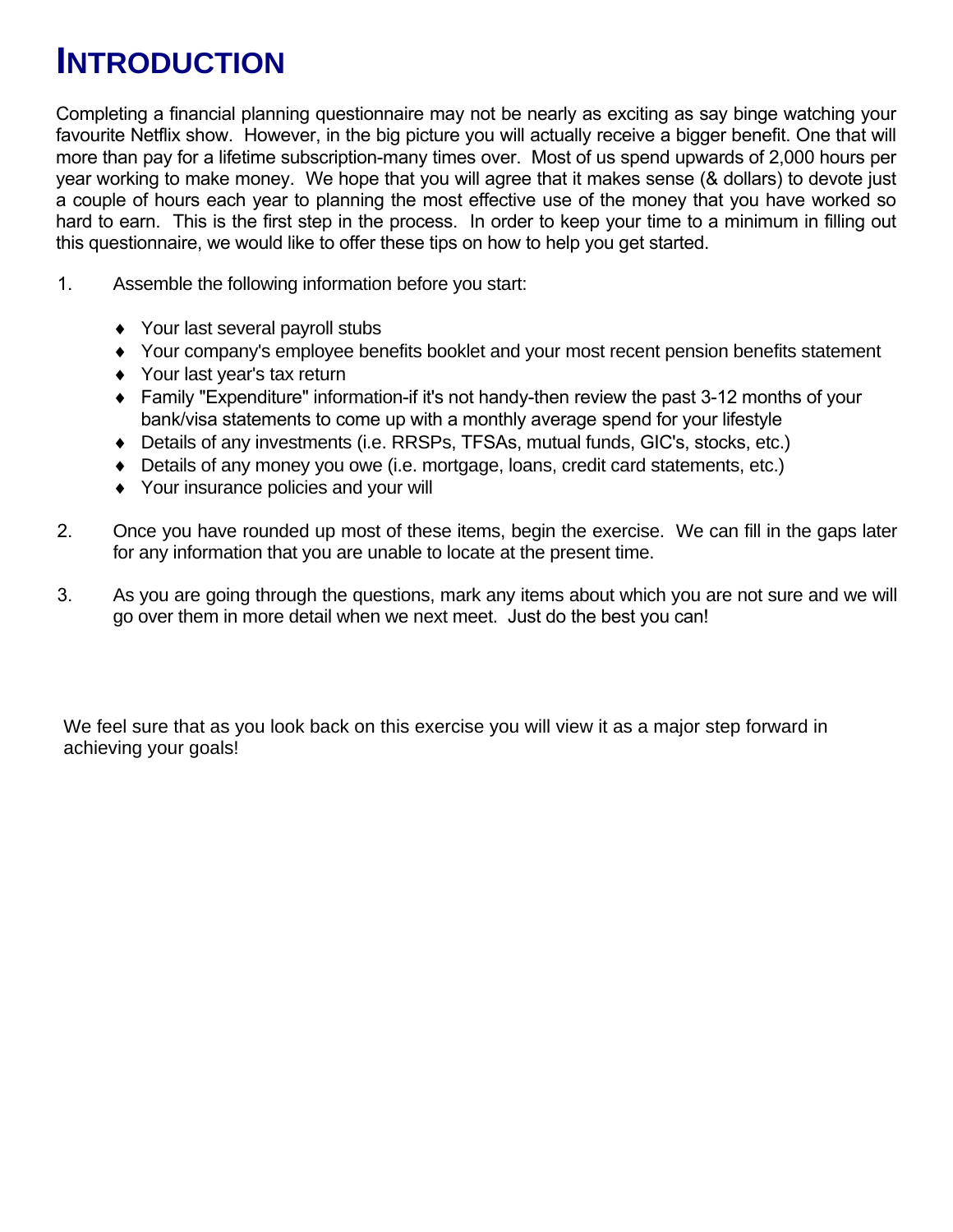**0 Personal Profile** 

| <b>Name</b>                                                                                                     |              | <b>Name</b>                |                       |
|-----------------------------------------------------------------------------------------------------------------|--------------|----------------------------|-----------------------|
| <b>Address</b>                                                                                                  |              |                            |                       |
| <b>Business Number</b>                                                                                          |              | <b>Business Number</b>     |                       |
| <b>Home Number</b>                                                                                              |              | <b>Home Number</b>         |                       |
| <b>Email</b>                                                                                                    |              | <b>Email</b>               |                       |
| <b>Birthday DD/MM/YY</b>                                                                                        |              | <b>Birthday DD/MM/YY</b>   |                       |
| <b>S.I.N.</b>                                                                                                   |              | <b>S.I.N.</b>              |                       |
| <b>Occupation</b>                                                                                               |              | Occupation                 |                       |
| <b>Employer</b>                                                                                                 |              | <b>Employer</b>            |                       |
| <b>Gross Annual Income</b>                                                                                      |              | <b>Gross Annual Income</b> |                       |
| <b>Marital Status</b>                                                                                           |              | <b>Marital Status</b>      |                       |
| <b>Dependants</b>                                                                                               | Relationship | <b>Birthday DD/MM/YY</b>   | <b>Yr. To Support</b> |
|                                                                                                                 |              |                            |                       |
| <b>Advisors</b>                                                                                                 | <b>Name</b>  | <b>Phone Number</b>        | <b>Last Meeting</b>   |
| Financial Advisor (2002) 2003 - 2004 - 2010 2011 2012 2014 2015 2016 2017 2018 2019 2019 2019 2011 2012 2013 20 |              |                            |                       |
|                                                                                                                 |              |                            |                       |
|                                                                                                                 |              |                            |                       |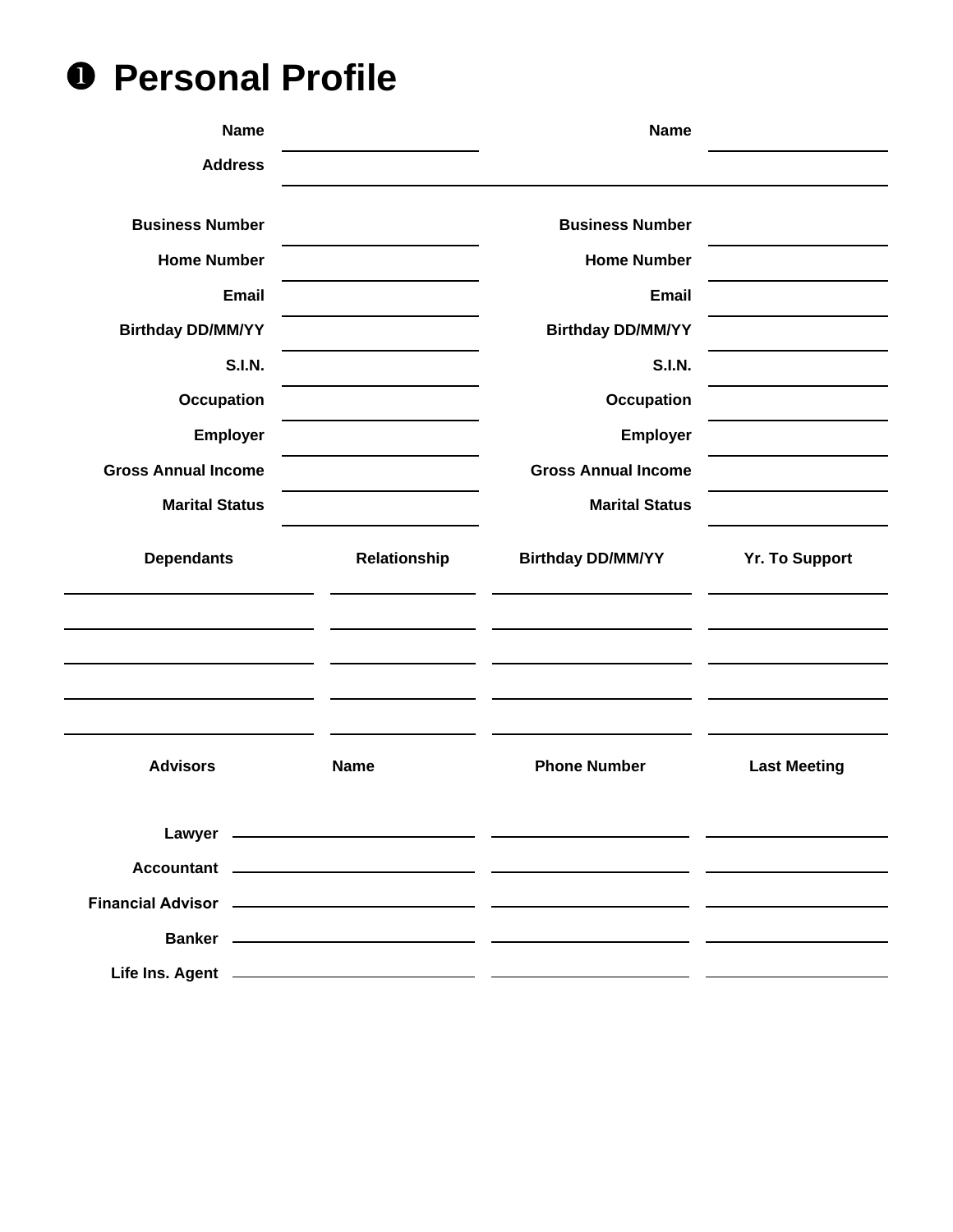#### **<sup>8</sup>** Goals and Priorities

**What are your next financial priorities?** 

| <b>Goals (1 Low-5 High)</b>                       | 1      | $\overline{2}$ | $\mathbf{3}$ | 4 | 5      |
|---------------------------------------------------|--------|----------------|--------------|---|--------|
| Buy or upgrade residence                          | П      | □              | □            | □ | $\Box$ |
| Buy expensive items: car, boat, etc.              | □      | □              | □            | □ | $\Box$ |
| Maintain a disciplined savings/investment program | □      | □              | □            | □ | П      |
| <b>Maintain estate for spouse</b>                 | □      | □              | □            | □ | $\Box$ |
| <b>Maintain estate for children</b>               | $\Box$ | □              | $\Box$       | □ | □      |
| Start/maintain education fund for children        | П      | □              | П            | □ | П      |
| Maintain adequate disability insurance            | П      | □              | $\Box$       | □ | $\Box$ |
| Reduce debt                                       | □      | □              | □            | □ | □      |
| Buy a vacation property                           | П      | □              | □            | □ | □      |
| Plan a major holiday                              | П      | □              | □            | □ | □      |
| Achieve financial independence at age-            | П      | $\Box$         | $\Box$       | □ | $\Box$ |
| Retire at normal age of-                          | П      | $\Box$         | □            | □ | □      |
| Retire early at age of-                           | $\Box$ | □              | □            | □ | □      |
| Change my career                                  | □      | □              | □            | □ | □      |
| Reduce taxable income                             | П      | □              | □            | □ | □      |
| <b>Assist family members financially</b>          | $\Box$ | $\Box$         | П            | □ | □      |
| Other                                             | $\Box$ | □              | П            | □ | П      |

#### **Comments**

**Are you accomplishing your goals? What** *can* **you do about them? What** *will* **you do about them?** 

**Look back and list your five most important goals.** 

| $\bullet$        |  |
|------------------|--|
| $\boldsymbol{Q}$ |  |
| ❸                |  |
| $\bullet$        |  |
| $\bullet$        |  |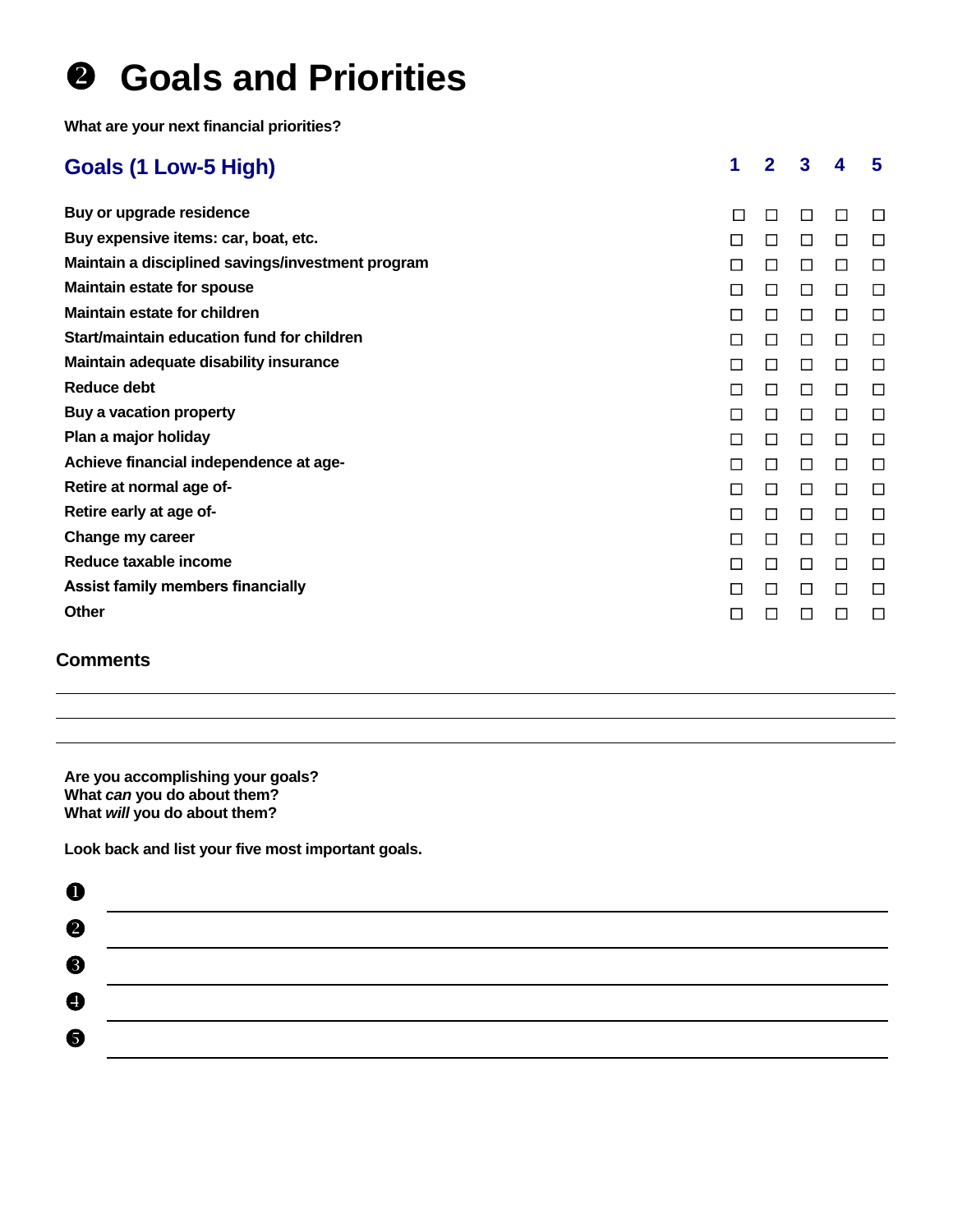# **<sup>8</sup>** Income & Expense Statement

| <b>INCOME (Monthly)</b>      | <b>Self</b> | <b>Spouse</b> | <b>Total (Monthly)</b> |
|------------------------------|-------------|---------------|------------------------|
| <b>Employment</b>            |             |               |                        |
| Self-Employment              |             |               |                        |
| <b>Rental Income</b>         |             |               |                        |
| <b>Company Pension</b>       |             |               |                        |
| <b>Canada Pension (CPP)</b>  |             |               |                        |
| <b>OAS</b>                   |             |               |                        |
| <b>Other Income</b>          |             |               |                        |
| <b>GROSS INCOME</b>          |             |               |                        |
|                              |             |               |                        |
| <b>Deductions (Monthly)</b>  | <b>Self</b> | <b>Spouse</b> | <b>Total (Monthly)</b> |
| <b>FED &amp; PROV. Taxes</b> |             |               |                        |
| <b>CPP Premiums</b>          |             |               |                        |
| <b>U.I.C. Premiums</b>       |             |               |                        |
| <b>Group Life</b>            |             |               |                        |
| <b>Group Disability</b>      |             |               |                        |
| <b>Health &amp; Dental</b>   |             |               |                        |
| <b>Group RSP</b>             |             |               |                        |
| <b>Company Pension Plan</b>  |             |               |                        |
| <b>Taxable Benefits</b>      |             |               |                        |
| <b>NET INCOME</b>            |             |               |                        |
|                              |             |               |                        |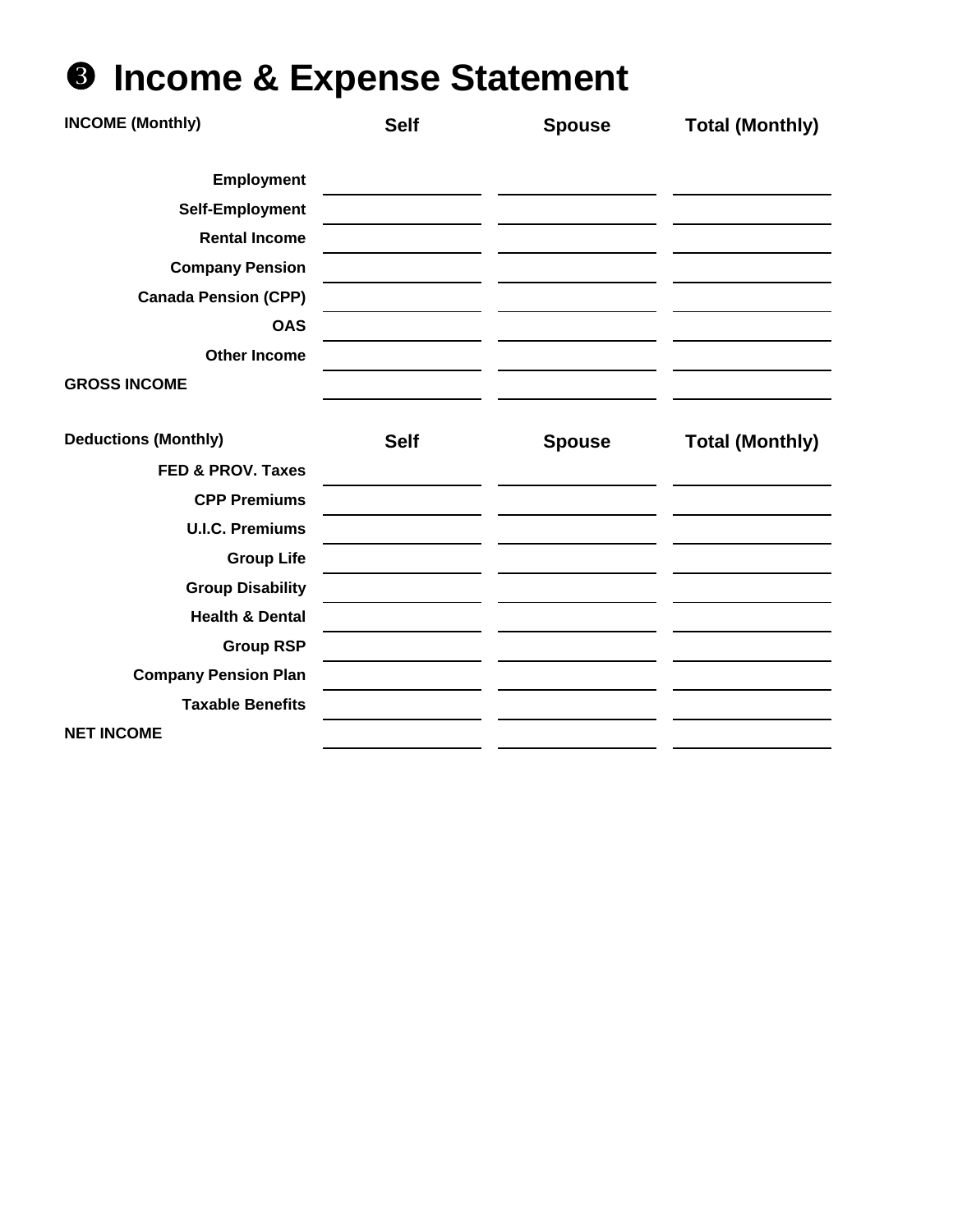## **Current Income & Expense Statement (continued)**

| <b>Basic Expenditures</b>   |                              | <b>Amount</b>                                                                                                                                                                                                                        | <b>Annual</b> | <b>Monthly</b> |
|-----------------------------|------------------------------|--------------------------------------------------------------------------------------------------------------------------------------------------------------------------------------------------------------------------------------|---------------|----------------|
| <b>Housing</b>              | Mortgage/Rent                |                                                                                                                                                                                                                                      | □             | ΙI             |
|                             | <b>Property Taxes</b>        |                                                                                                                                                                                                                                      | $\Box$        | П              |
|                             | <b>Property Insurance</b>    |                                                                                                                                                                                                                                      | $\Box$        | □              |
|                             | Heat, Hydro & Water          |                                                                                                                                                                                                                                      | □             | □              |
|                             | <b>Property Maintenance</b>  | <u> 1999 - Jan Stein Stein Stein Stein Stein Stein Stein Stein Stein Stein Stein Stein Stein Stein Stein Stein S</u>                                                                                                                 | $\Box$        | □              |
|                             | <b>Other Housing Cost</b>    |                                                                                                                                                                                                                                      | $\Box$        | $\Box$         |
|                             | <b>Telephone</b>             |                                                                                                                                                                                                                                      | □             | П              |
|                             | Internet/Cable TV            |                                                                                                                                                                                                                                      | $\Box$        | П              |
| Food                        | <b>Groceries</b>             |                                                                                                                                                                                                                                      | $\Box$        | □              |
|                             | <b>Restaurants</b>           |                                                                                                                                                                                                                                      | $\Box$        | □              |
| <b>Clothing</b>             | <b>Purchases</b>             |                                                                                                                                                                                                                                      | $\Box$        | П              |
|                             | Cleaning                     |                                                                                                                                                                                                                                      | $\Box$        | ⊓              |
| <b>Transportation</b>       | <b>Loan/Lease Payment</b>    |                                                                                                                                                                                                                                      | □             | П              |
|                             | <b>Insurance/Plates</b>      |                                                                                                                                                                                                                                      | $\Box$        | П              |
|                             | <b>Fuel</b>                  |                                                                                                                                                                                                                                      | $\Box$        | □              |
|                             | <b>Maintenance/Other</b>     |                                                                                                                                                                                                                                      | □             | □              |
|                             | *Cost/Date Next Car          |                                                                                                                                                                                                                                      | $\Box$        | □              |
| <b>Household Expenses</b>   | Improvement/Purchases        |                                                                                                                                                                                                                                      | $\Box$        | □              |
|                             | <b>Cleaning/Help</b>         |                                                                                                                                                                                                                                      | $\Box$        | □              |
|                             | <b>Pets/Pet Care</b>         |                                                                                                                                                                                                                                      | □             | П              |
| <b>Support Payments</b>     | <b>Alimony</b>               | and the control of the control of                                                                                                                                                                                                    | $\Box$        | □              |
|                             | <b>Child care/Support</b>    |                                                                                                                                                                                                                                      | $\Box$        | □              |
| <b>Personal Care</b>        | <b>Medical/Dental/Vision</b> |                                                                                                                                                                                                                                      | □             | □              |
|                             | <b>Grooming/Cosmetics</b>    |                                                                                                                                                                                                                                      | □             | П              |
| <b>Personal Insurance</b>   | Life Insurance               |                                                                                                                                                                                                                                      | □             | □              |
|                             | <b>Disability Insurance</b>  |                                                                                                                                                                                                                                      | $\Box$        | □              |
|                             | <b>Health Insurance</b>      |                                                                                                                                                                                                                                      | □             | П              |
|                             | <b>Other</b>                 |                                                                                                                                                                                                                                      | □             | П              |
| <b>Loan Payments</b>        | <b>Credit Cards</b>          |                                                                                                                                                                                                                                      | $\Box$        | □              |
|                             | <b>Lines Of Credit</b>       |                                                                                                                                                                                                                                      | $\Box$        | □              |
|                             | <b>Investment Loans</b>      |                                                                                                                                                                                                                                      | $\Box$        | $\Box$         |
|                             | <b>Other Debts</b>           | <u> 1989 - Jan Stein Stein Stein Stein Stein Stein Stein Stein Stein Stein Stein Stein Stein Stein Stein Stein Stein Stein Stein Stein Stein Stein Stein Stein Stein Stein Stein Stein Stein Stein Stein Stein Stein Stein Stein</u> | □             | □              |
| <b>Capital Accumulation</b> | <b>Emergency Fund</b>        |                                                                                                                                                                                                                                      | □             | $\Box$         |
|                             | <b>Education Fund</b>        |                                                                                                                                                                                                                                      | $\Box$        | □              |
|                             | <b>Retirement</b>            |                                                                                                                                                                                                                                      | $\Box$        | □              |
|                             | Other                        |                                                                                                                                                                                                                                      | $\Box$        | □              |
| Lifestyle                   | <b>Donations</b>             |                                                                                                                                                                                                                                      | $\Box$        | □              |
|                             | <b>Personal Gifts</b>        | <u> 1989 - Jan Stein Stein Stein Stein Stein Stein Stein Stein Stein Stein Stein Stein Stein Stein Stein Stein S</u>                                                                                                                 | $\Box$        | п              |
|                             | <b>Regular Vacations</b>     |                                                                                                                                                                                                                                      | □             | □              |
|                             | Entertainment                |                                                                                                                                                                                                                                      | $\Box$        | □              |
|                             | <b>Recreation</b>            |                                                                                                                                                                                                                                      | $\Box$        | п              |
|                             | <b>Books/Subscriptions</b>   |                                                                                                                                                                                                                                      | $\Box$        | □              |
|                             | <b>Cigarettes/Tobacco</b>    |                                                                                                                                                                                                                                      | $\Box$        | □              |
|                             | <b>Personal Allowance</b>    | <u> 1990 - Jan James Barnett, politik e</u> ta eta p                                                                                                                                                                                 | $\Box$        | $\Box$         |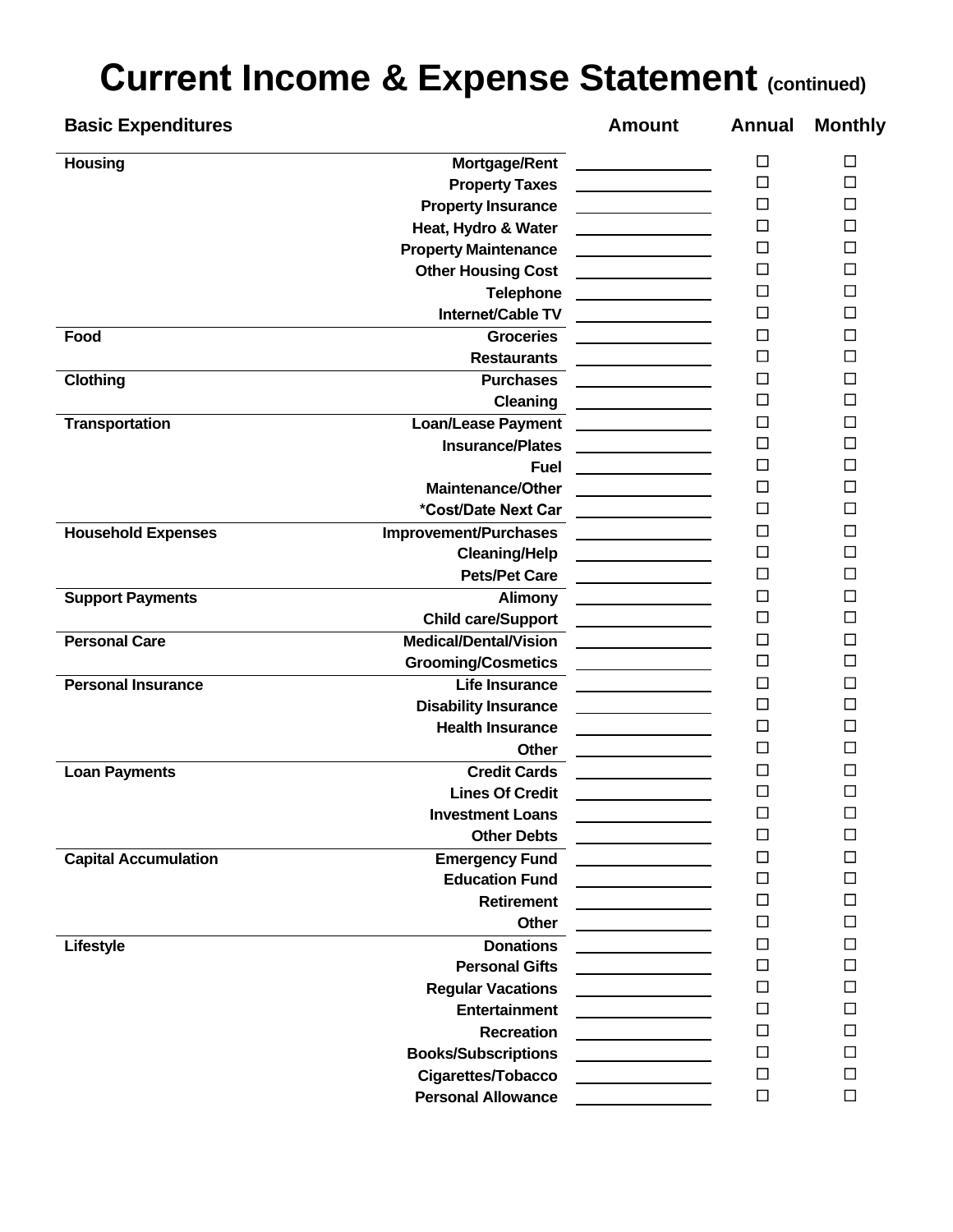#### **<sup>** $\bullet$ **</sup>** Net Worth Statement

| <b>Assets</b>               |                                                 |                                    |                     | <b>Client</b>           | <b>Spouse</b>           | <b>Joint</b>                   |
|-----------------------------|-------------------------------------------------|------------------------------------|---------------------|-------------------------|-------------------------|--------------------------------|
| Liquid                      |                                                 | <b>Cash (Savings)</b>              |                     |                         |                         |                                |
|                             |                                                 | <b>Short Term Deposits</b>         |                     |                         |                         |                                |
|                             |                                                 | <b>Cash Value/Life Insurance</b>   |                     |                         |                         |                                |
|                             |                                                 |                                    | Other               |                         |                         |                                |
| <b>Investments</b>          |                                                 |                                    | GIC's               |                         |                         |                                |
|                             |                                                 | <b>Pension Plans</b>               |                     |                         |                         |                                |
|                             |                                                 |                                    | <b>RRSP's</b>       |                         |                         |                                |
|                             |                                                 |                                    | DPSP's              |                         |                         |                                |
|                             |                                                 | <b>Education Funds</b>             |                     |                         |                         |                                |
|                             |                                                 |                                    | <b>Bonds</b>        |                         |                         |                                |
|                             |                                                 |                                    | Growth              |                         |                         |                                |
|                             |                                                 |                                    | <b>Tax Shelters</b> |                         |                         |                                |
|                             |                                                 |                                    | <b>Real Estate</b>  |                         |                         |                                |
|                             |                                                 |                                    | <b>Business</b>     |                         |                         |                                |
|                             |                                                 |                                    | Other               |                         |                         |                                |
| Personal                    |                                                 |                                    | <b>Residence</b>    |                         |                         |                                |
|                             |                                                 |                                    | <b>Furnishings</b>  |                         |                         |                                |
|                             |                                                 |                                    | <b>Rec Property</b> |                         |                         |                                |
|                             |                                                 | <b>Collectibles/Furs/Jewellery</b> |                     |                         |                         |                                |
|                             |                                                 |                                    | <b>Vehicles</b>     |                         |                         |                                |
| <b>Liabilities</b>          |                                                 |                                    |                     |                         |                         |                                |
| <b>Short Term</b>           |                                                 |                                    | <b>Credit Cards</b> |                         |                         |                                |
|                             |                                                 | <b>Accrued Taxes</b>               |                     |                         |                         |                                |
|                             |                                                 | <b>Lines of Credit</b>             |                     |                         |                         |                                |
|                             |                                                 |                                    | Other               |                         |                         |                                |
| <b>Long Term</b>            |                                                 |                                    | <b>Mortgages</b>    |                         |                         |                                |
|                             |                                                 | <b>Automobile Loans</b>            |                     |                         |                         |                                |
|                             |                                                 | <b>Investment Loans</b>            |                     |                         |                         |                                |
|                             |                                                 |                                    | Other               |                         |                         |                                |
|                             | Details of Mortgage, Bank Loans and Other Debts |                                    |                     |                         |                         |                                |
| Owner<br><b>Spouse</b><br>O | <b>Purpose/Lender</b><br>Car, CIBC              | <b>Amount</b><br>\$10,000          | Rate<br>12%         | <b>Payment</b><br>\$225 | <b>Maturity</b><br>1997 | <b>Tax Deduct</b><br><b>No</b> |
| ❷                           |                                                 |                                    |                     |                         |                         |                                |
| ❸                           |                                                 |                                    |                     |                         |                         |                                |
| 0                           |                                                 |                                    |                     |                         |                         |                                |
|                             |                                                 |                                    |                     |                         |                         |                                |
| ❺                           |                                                 |                                    |                     |                         |                         |                                |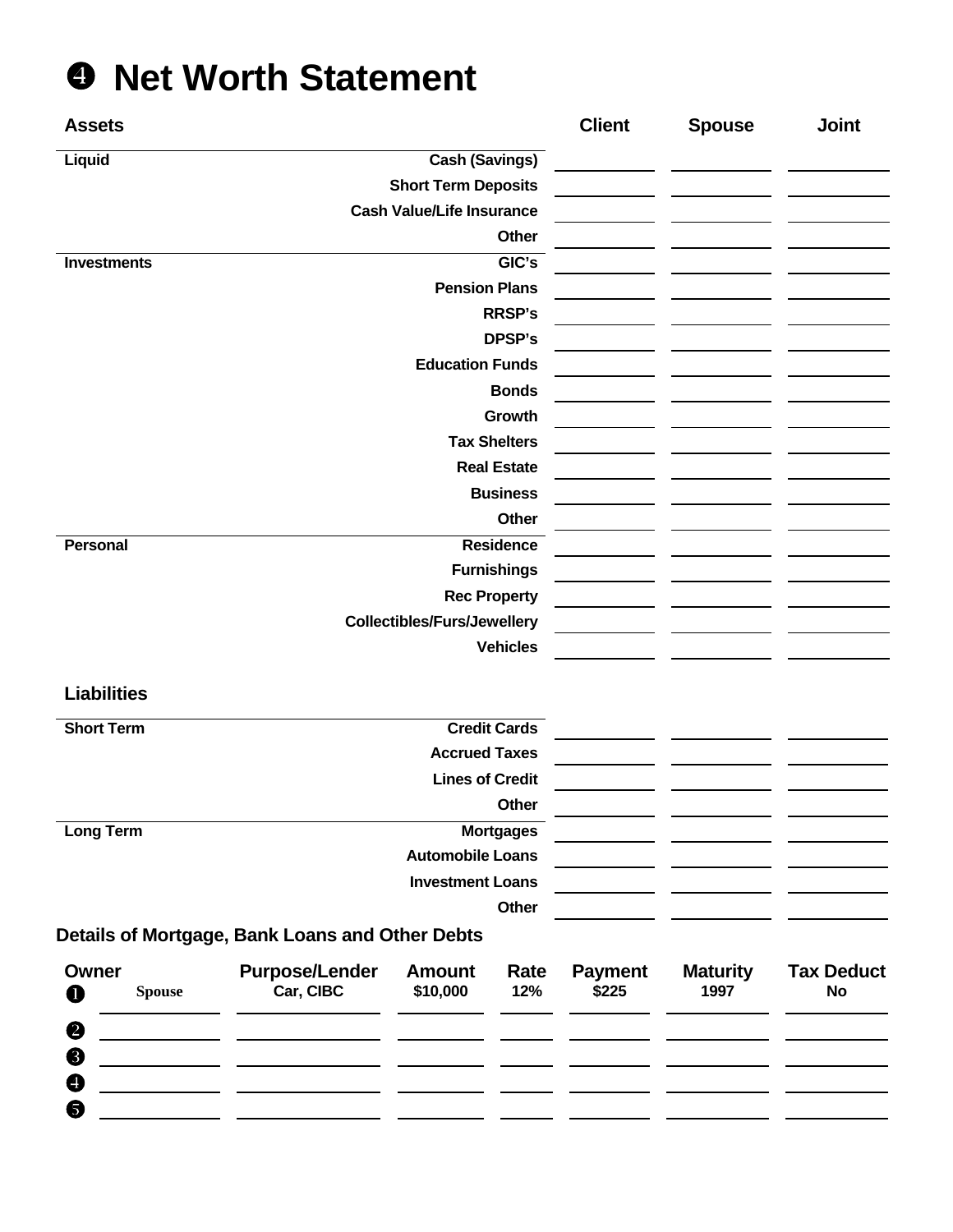## \ **Protection and Estate Planning**

|    | <b>My Views</b>                                                                                   |               |         |                                      | fairly<br>essential important | little<br>value           | N/A          |
|----|---------------------------------------------------------------------------------------------------|---------------|---------|--------------------------------------|-------------------------------|---------------------------|--------------|
| 85 | Assistance from financial advisors in planning my estate and financial<br>affairs is              |               |         | П                                    | П                             | $\mathsf{L}$              | $\mathsf{L}$ |
| 2  | To my spouse, involvement in our financial planning is                                            |               |         | $\Box$                               | $\Box$                        | П                         | $\Box$       |
| ❸  | A clear, complete understanding of my financial situation and objectives by<br>my advisor is      |               |         | П                                    | П                             | $\Box$                    | П            |
| Ø  | Owning adequate life insurance is                                                                 |               |         | ΙI                                   | П                             | ΙI                        | П            |
| ❺  | My spouse considers a good life insurance program to be                                           |               |         | $\blacksquare$                       | ΙI                            | $\Box$                    | $\Box$       |
| 6  | In the event of my death, paying off all loans and mortgages is                                   |               |         | П                                    | П                             |                           | П            |
| 0  | When I die, for my family to be able to maintain their standard of living is                      |               |         | П                                    | П                             | ΙI                        | П            |
|    | <b>Estate Planning</b>                                                                            |               |         | <b>Yes</b>                           | No                            | <b>Not</b><br><b>Sure</b> | N/A          |
| O  | I am well informed about estate planning                                                          |               |         | П                                    | П                             | $\Box$                    | П            |
| 2  | I have made specific plans for asset distribution in the event of my death                        |               |         | П                                    | П                             | $\Box$                    | □            |
| ❸  | My will is current and consistent with my estate plans                                            |               |         | П                                    | П                             | ΙI                        | □            |
| O  | My life insurance is consistent with my total estate plan                                         |               |         | H                                    | ΙI                            | ΙI                        | $\Box$       |
| 6  | I know what income my family will receive from the proceeds of my estate                          |               |         | П                                    | ΙI                            | $\mathsf{L}$              | □            |
| 6  | I understand how taxes will be applied to my estate                                               |               |         | ΙI                                   | ΙI                            | ΙI                        | П            |
| 2  | My estate plan provides for inflation and standard of living changes that will<br>occur over time |               |         | П                                    | П                             | $\mathsf{L}$              | П            |
| 69 | I require assistance in organising my estate plans                                                |               |         | П                                    | П                             | $\Box$                    | П            |
|    | <b>Life Insurance: Client</b>                                                                     |               |         |                                      |                               |                           |              |
|    | <b>Carrier/When Purchased</b>                                                                     | <b>Amount</b> | Premium | Type (Term, Group, Whole Life, etc.) |                               |                           |              |
| U  |                                                                                                   |               |         |                                      |                               |                           |              |
| 2  |                                                                                                   |               |         |                                      |                               |                           |              |
| 3  |                                                                                                   |               |         |                                      |                               |                           |              |
|    | <b>Life Insurance: Spouse</b>                                                                     |               |         |                                      |                               |                           |              |
|    |                                                                                                   |               |         |                                      |                               |                           |              |
|    |                                                                                                   |               |         |                                      |                               |                           |              |
| 3  |                                                                                                   |               |         |                                      |                               |                           |              |

|                                                                  | <b>Client</b> |    | <b>Spouse</b> |    |
|------------------------------------------------------------------|---------------|----|---------------|----|
| Do you currently carry mortgage insurance?                       | Yes           | No | Yes           | No |
| How much money would your spouse require if she/he were widowed? |               |    |               |    |
| Of which she/he could continue to earn:                          |               |    |               |    |

Example: Family income of \$100,000

Required family income for surviving spouse is \$75,000 of which she/he could earn \$50,000 leaving a shortfall of \$25,000 per year for the next 20 years.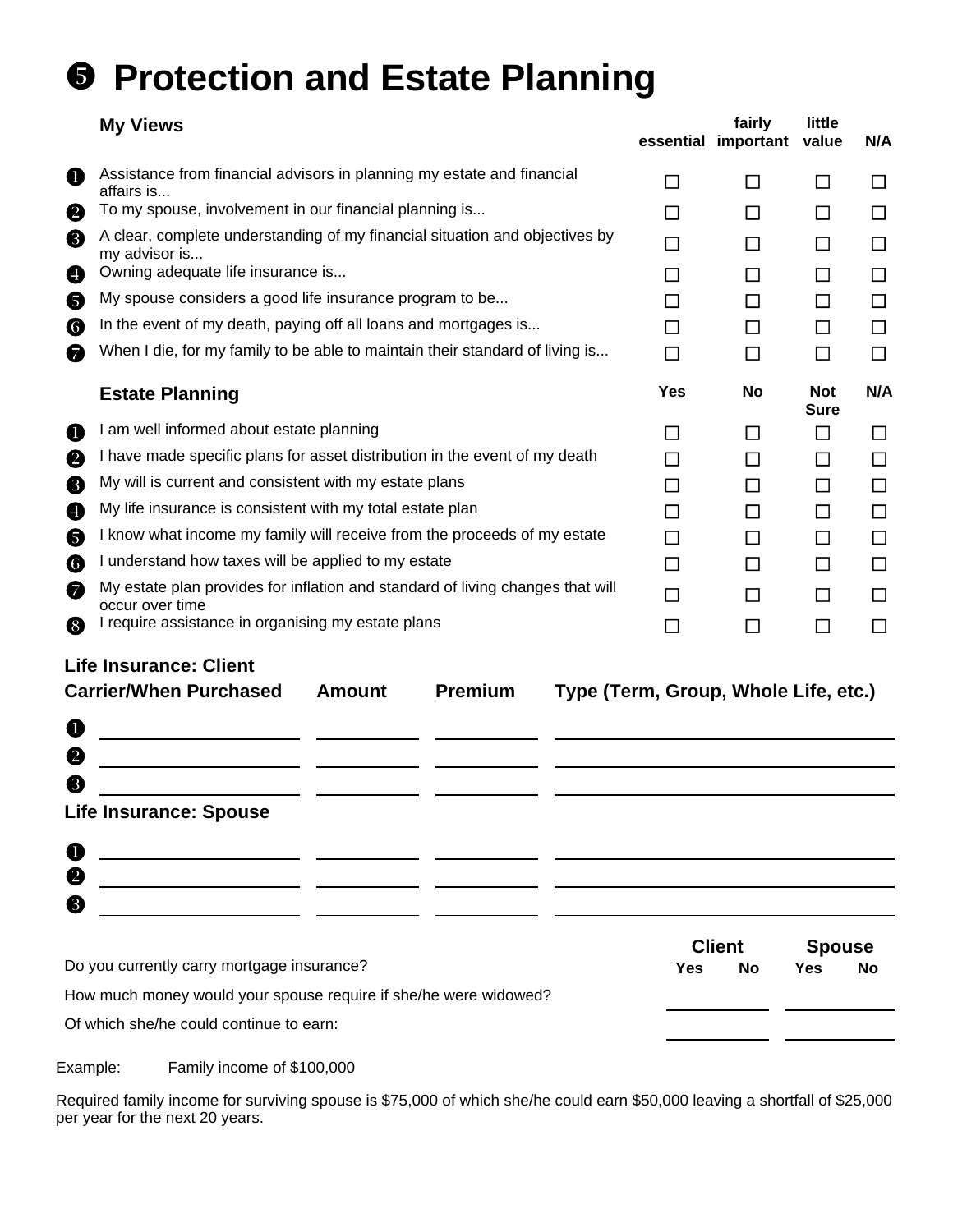### **Protection and Estate Planning (continued)**

#### **Disability Planning**

#### **Please indicate**

|   |                                                                                          |  | sure         |              | ้อนเ |
|---|------------------------------------------------------------------------------------------|--|--------------|--------------|------|
| O | My employer provides sufficient income replacement income if I<br>should become disabled |  |              | $\mathbf{1}$ |      |
| ❷ | I carry personal accident or sickness/disability income insurance                        |  | $\mathbf{1}$ |              |      |
|   | I have an adequate disability income program                                             |  | $\mathbf{1}$ | $\mathbf{1}$ |      |
|   | If I should ever become disabled a replacement income would be<br>احندمممم               |  |              |              |      |

| <b>Please indicate</b>                                                                   |     | <b>Client</b> |                           |     | <b>Spouse</b> |                           |
|------------------------------------------------------------------------------------------|-----|---------------|---------------------------|-----|---------------|---------------------------|
|                                                                                          | Yes | No            | <b>Not</b><br><b>Sure</b> | Yes | <b>No</b>     | <b>Not</b><br><b>Sure</b> |
| My employer provides sufficient income replacement income if I<br>should become disabled |     |               |                           |     |               |                           |
| I carry personal accident or sickness/disability income insurance                        |     |               |                           |     |               |                           |
| I have an adequate disability income program                                             |     |               |                           |     |               |                           |
| If I should ever become disabled a replacement income would be<br>essential              |     |               |                           |     |               |                           |

#### **Disability Insurance: Client**

| <b>Carrier/When Purchased</b>       | <b>Amount</b> | <b>Annual</b><br><b>Premium</b> | <b>Type (Guaranteed or Renewable)</b> |
|-------------------------------------|---------------|---------------------------------|---------------------------------------|
| $\mathbf 0$                         |               |                                 |                                       |
| $\boldsymbol{Q}$                    |               |                                 |                                       |
| <b>Disability Insurance: Spouse</b> |               |                                 |                                       |
| $\mathbf 0$                         |               |                                 |                                       |
| 2                                   |               |                                 |                                       |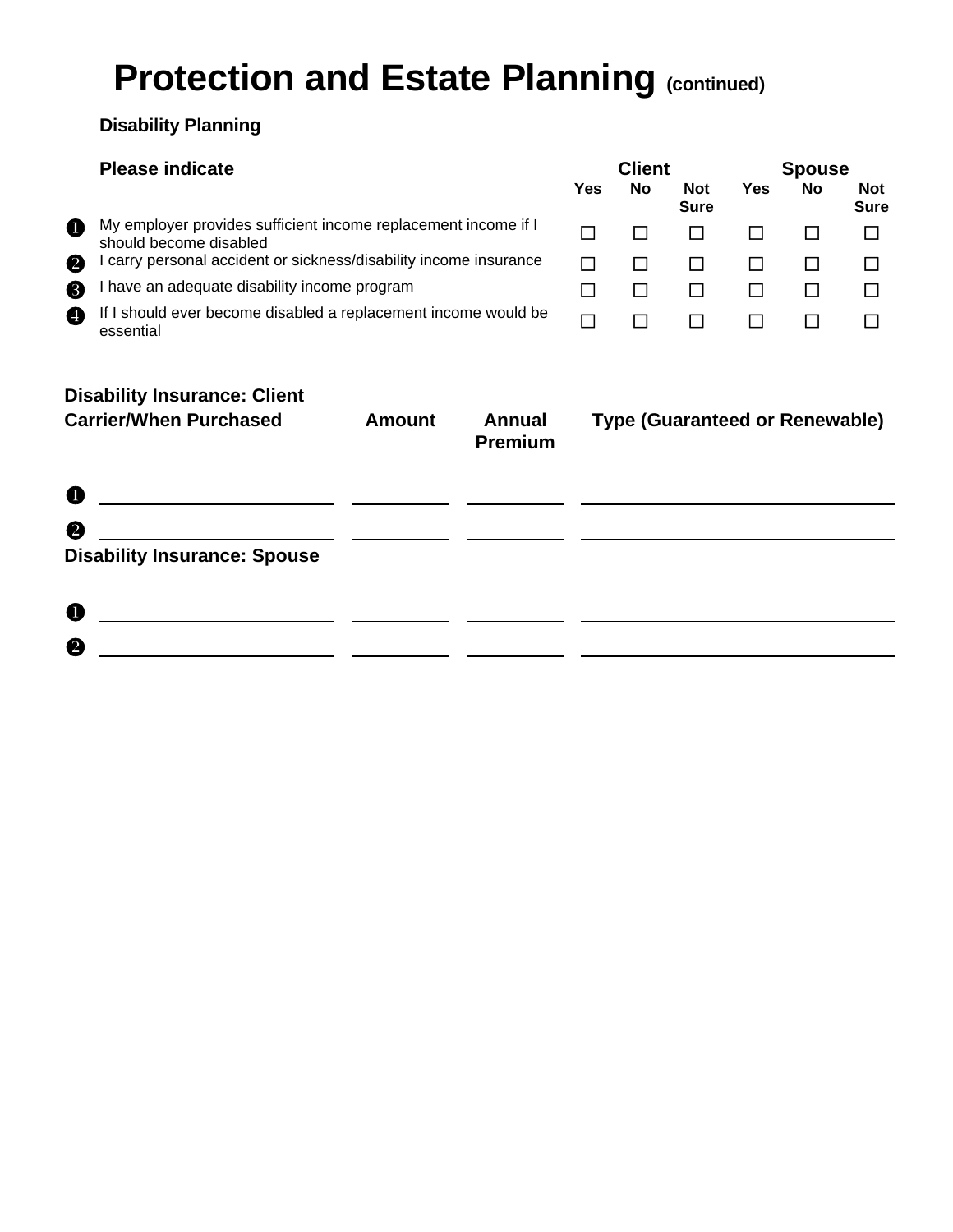### ] **Financial Fitness Planning**

- 1. At what age would you like to be Financially Fit For Life/ Make Work Optional?
- 2. Are you planning to move/downsize your home at some point in the future?

| 3.  | What kind of income (after taxes) in today's dollars will you need to<br>support your lifestyle? e.g. \$60,000 annually                                |                                                                       |                      |                                        |                 |                |
|-----|--------------------------------------------------------------------------------------------------------------------------------------------------------|-----------------------------------------------------------------------|----------------------|----------------------------------------|-----------------|----------------|
| 4.  | From where will it come from?                                                                                                                          | <b>Company Pension Plan</b><br><b>RRSPs</b><br>Other (please specify) |                      | <b>Yes</b><br><b>Yes</b><br><b>Yes</b> |                 | No<br>No<br>No |
| 5.  | Do you expect to receive an inheritance at some point in the<br>future? If so, how much & when?                                                        |                                                                       |                      | <b>Yes</b>                             |                 | No             |
| 6.  | What types of investments are you making toward your<br>financial goals? What's working & what isn't?                                                  |                                                                       |                      |                                        |                 |                |
| 7.  | Are you satisfied with your<br>investments or would you like to see changes?                                                                           |                                                                       |                      |                                        |                 |                |
| 8.  | What is the best investment decision you have made?                                                                                                    |                                                                       |                      |                                        |                 |                |
| 9.  | What would you "do over" if you could?                                                                                                                 |                                                                       |                      |                                        |                 |                |
| 10. | Are your parents still living? Are they financially<br>independent?                                                                                    |                                                                       |                      |                                        |                 |                |
| 11. | Do you have a good idea of what your investment<br>portfolio is earning today and what it must earn in<br>order to reach your financial fitness goals? |                                                                       |                      |                                        |                 |                |
| 12. | To what age must your financial resources<br>last, approximately? e.g. 90                                                                              |                                                                       |                      |                                        |                 |                |
| 13. | How much do your save each year                                                                                                                        |                                                                       |                      |                                        |                 |                |
|     | into your RRSP/Pension/TFSA etc?<br>Which institutions are your accounts<br>with?                                                                      | $\Box$ Monthly                                                        | $\Box$ First 60 Days |                                        | $\square$ Other |                |
| 14. | When do you make your contributions                                                                                                                    |                                                                       |                      |                                        |                 |                |